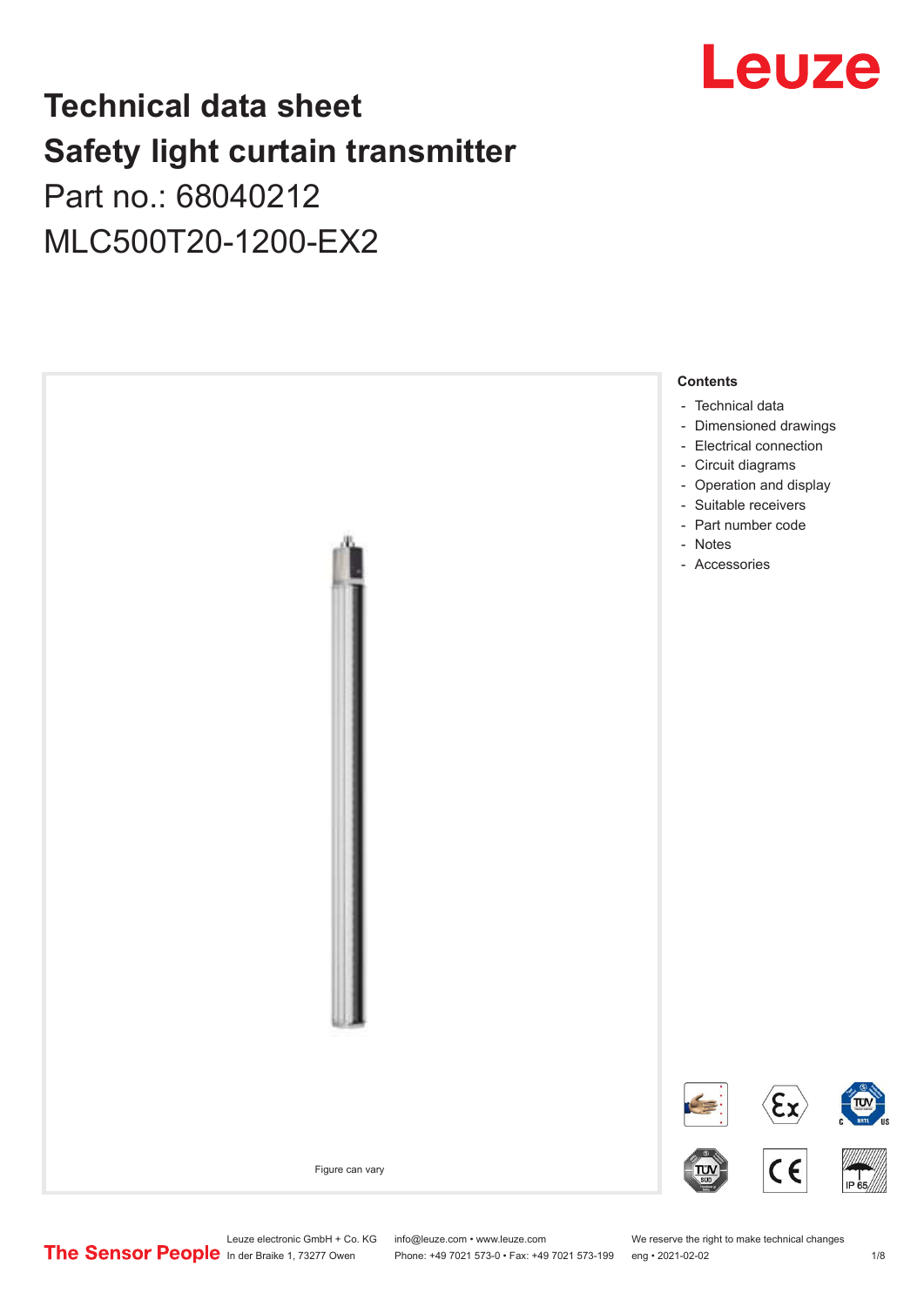## <span id="page-1-0"></span>**Technical data**

#### **Basic data**

| <b>Series</b>    | <b>MLC 500</b>         |
|------------------|------------------------|
| Device type      | Transmitter            |
| Contains         | 2x BT-NC sliding block |
| Application      | Hand protection        |
| <b>Functions</b> |                        |

**Functions** Range reduction

Transmission channel changeover

#### **Characteristic parameters**

| <b>Type</b>          | 4. IEC/EN 61496          |
|----------------------|--------------------------|
| SIL                  | 3. IEC 61508             |
| SILCL                | 3. IEC/EN 62061          |
| Mission time $T_{M}$ | 20 years, EN ISO 13849-1 |

#### **Protective field data**

**Resolution** 20 mm **Protective field height** 1,200 mm **Operating range** 0 ... 9 m

#### **Optical data**

| Synchronization                 | Optical between transmitter and receiver     |
|---------------------------------|----------------------------------------------|
| Light source                    | LED, Infrared                                |
| LED light wavelength            | 940 nm                                       |
| <b>Transmitted-signal shape</b> | Pulsed                                       |
| LED risk group                  | Exempt group (in acc. with EN<br>62471:2008) |

#### **Electrical data**

| <b>Protective circuit</b> |                                    | Overvoltage protection  |
|---------------------------|------------------------------------|-------------------------|
|                           |                                    | Short circuit protected |
|                           |                                    |                         |
|                           | Performance data                   |                         |
|                           | Supply voltage U <sub>B</sub>      | 24 V, DC, -20  20 %     |
|                           | Current consumption, max.          | 50 mA                   |
|                           | <b>Fuse</b>                        | 2 A semi time-lag       |
|                           |                                    |                         |
|                           | Inputs                             |                         |
|                           | Number of digital switching inputs | 1 Piece(s)              |
|                           |                                    |                         |
|                           | <b>Switching inputs</b>            |                         |
|                           | <b>Type</b>                        | Digital switching input |
|                           | Switching voltage high, min.       | 18 V                    |
|                           | Switching voltage low, max.        | 2.5V                    |
|                           | Switching voltage, typ.            | 22.5 V                  |
|                           | Voltage type                       | <b>DC</b>               |
|                           | <b>Connection</b>                  |                         |
|                           | <b>Number of connections</b>       | 1 Piece(s)              |
|                           | <b>Connection 1</b>                |                         |

| <b>Function</b>           | Machine interface |
|---------------------------|-------------------|
| <b>Type of connection</b> | Connector         |
| <b>Thread size</b>        | M <sub>12</sub>   |
| <b>Material</b>           | Metal             |
| No. of pins               | $5$ -pin          |

| <b>Cable properties</b><br>Permissible conductor cross<br>section, typ. | $0.25$ mm <sup>2</sup>          |
|-------------------------------------------------------------------------|---------------------------------|
| Length of connection cable, max.                                        | 100 m                           |
| Permissible cable resistance to<br>load, max.                           | $200 \Omega$                    |
| <b>Mechanical data</b>                                                  |                                 |
| Dimension (W x H x L)                                                   | 30.7 mm x 1,266 mm x 40.3 mm    |
| <b>Housing material</b>                                                 | Metal                           |
| <b>Metal housing</b>                                                    | Aluminum                        |
| Lens cover material                                                     | Plastic/PC                      |
| <b>Material of end caps</b>                                             | Diecast zinc                    |
| Net weight                                                              | 1,350q                          |
| <b>Housing color</b>                                                    | Silver                          |
| <b>Type of fastening</b>                                                | Groove mounting                 |
|                                                                         | Mounting bracket                |
|                                                                         | Mounting on Device Column       |
|                                                                         | Swivel mount                    |
|                                                                         |                                 |
| <b>Operation and display</b>                                            |                                 |
| Type of display                                                         | LED                             |
| <b>Number of LEDs</b>                                                   | 2 Piece(s)                      |
| <b>Environmental data</b>                                               |                                 |
| Ambient temperature, operation                                          | 055 °C                          |
| Ambient temperature, storage                                            | $-30$ 70 °C                     |
| Relative humidity (non-condensing)                                      | 095%                            |
| <b>Ex specification</b>                                                 |                                 |
| Ex device category                                                      | 3D                              |
|                                                                         | 3G                              |
| Ex-zone                                                                 | $\overline{2}$                  |
|                                                                         | 22                              |
| Ex device group                                                         | Ш                               |
| Permissible surface temperature                                         | T<85° (T4) °C                   |
| Ignition protection type                                                | "nA" non-sparking               |
|                                                                         | "tc" protection through housing |

Leuze

#### **Degree of protection** IP 65 **Protection class** III **Certifications** c TÜV NRTL US TÜV Süd **Vibration resistance** 50 m/s<sup>2</sup> Shock resistance 100 m/s<sup>2</sup> **US patents** US 6,418,546 B

#### **Classification**

| <b>Customs tariff number</b> | 85365019 |  |
|------------------------------|----------|--|
| eCl@ss 5.1.4                 | 27272704 |  |
| eCl@ss 8.0                   | 27272704 |  |
| eCl@ss 9.0                   | 27272704 |  |
| eCl@ss 10.0                  | 27272704 |  |
| eCl@ss 11.0                  | 27272704 |  |
| <b>ETIM 5.0</b>              | EC002549 |  |
| <b>ETIM 6.0</b>              | EC002549 |  |
| <b>ETIM 7.0</b>              | EC002549 |  |

Leuze electronic GmbH + Co. KG info@leuze.com • www.leuze.com We reserve the right to make technical changes<br> **The Sensor People** In der Braike 1, 73277 Owen Phone: +49 7021 573-0 • Fax: +49 7021 573-199 eng • 2021-02-02

Phone: +49 7021 573-0 • Fax: +49 7021 573-199 eng • 2021-02-02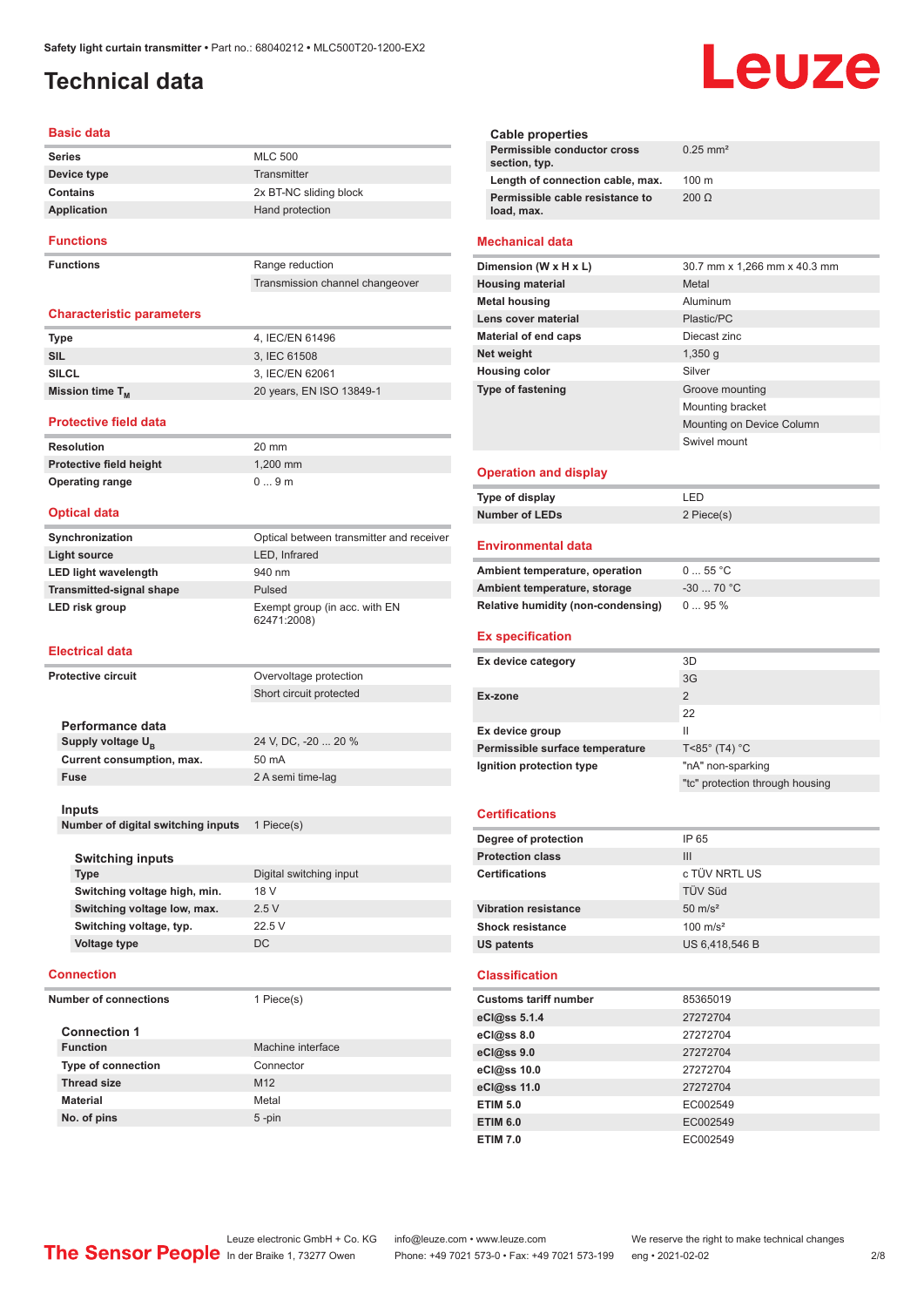## <span id="page-2-0"></span>**Dimensioned drawings**

Leuze

All dimensions in millimeters

Calculation of the effective protective field height  $H_{PFE} = H_{PFN} + B + C$ 



 $H<sub>PFE</sub>$  Effective protective field height = 1217 mm

C 10 mm

 $H_{\text{PFN}}$  Nominal protective field height = 1200 mm<br>A Total height = 1266 mm

Total height = 1266 mm

B 7 mm

 $R$  Effective protective field height  $H_{PFE}$  goes beyond the dimensions of the optics area to the outer borders of the circles labeled with R.

K-VM12-Ex interlocking guard



## **Electrical connection**

**Connection 1**

| <b>Function</b>          | Machine interface |
|--------------------------|-------------------|
| Type of connection       | Connector         |
| <b>Thread size</b>       | M12               |
| <b>Type</b>              | Male              |
| <b>Material</b>          | Metal             |
| No. of pins              | $5$ -pin          |
| Encoding                 | A-coded           |
| <b>Connector housing</b> | <b>FE/SHIELD</b>  |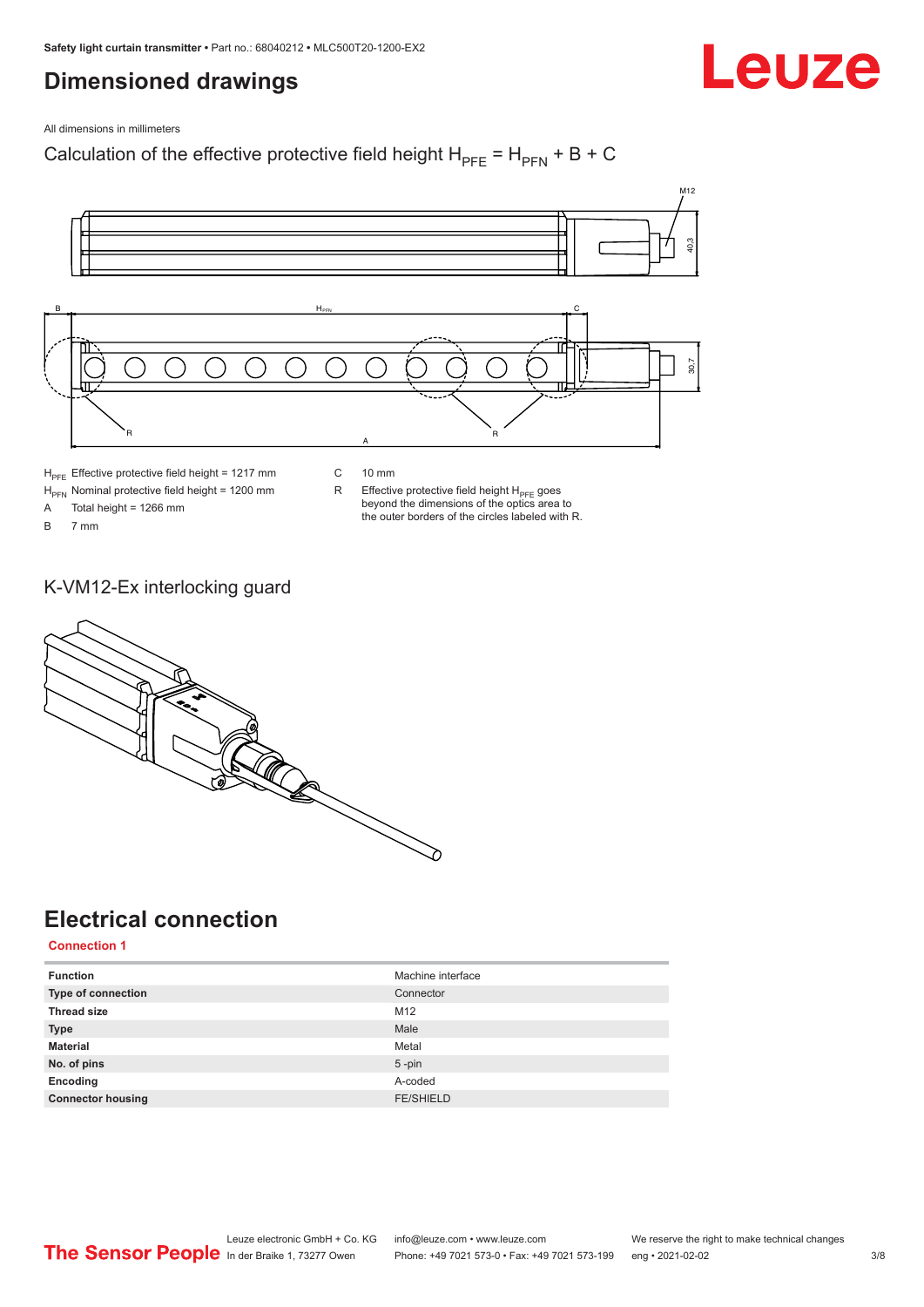## <span id="page-3-0"></span>**Electrical connection**

| Pin            | <b>Pin assignment</b> | <b>Conductor color</b> |    |
|----------------|-----------------------|------------------------|----|
| 4              | VIN1                  | <b>Brown</b>           |    |
| $\overline{2}$ | n.c.                  | White                  |    |
| 3              | VIN2                  | <b>Blue</b>            |    |
| $\overline{4}$ | <b>RNG</b>            | <b>Black</b>           | 写今 |
| 5              | <b>FE/SHIELD</b>      | Gray                   |    |

## **Circuit diagrams**

Transmission channel C1, reduced range



### Transmission channel C1, standard range





- $3$  VIN2 = 0 V
- 4 RNG = 0 V or open

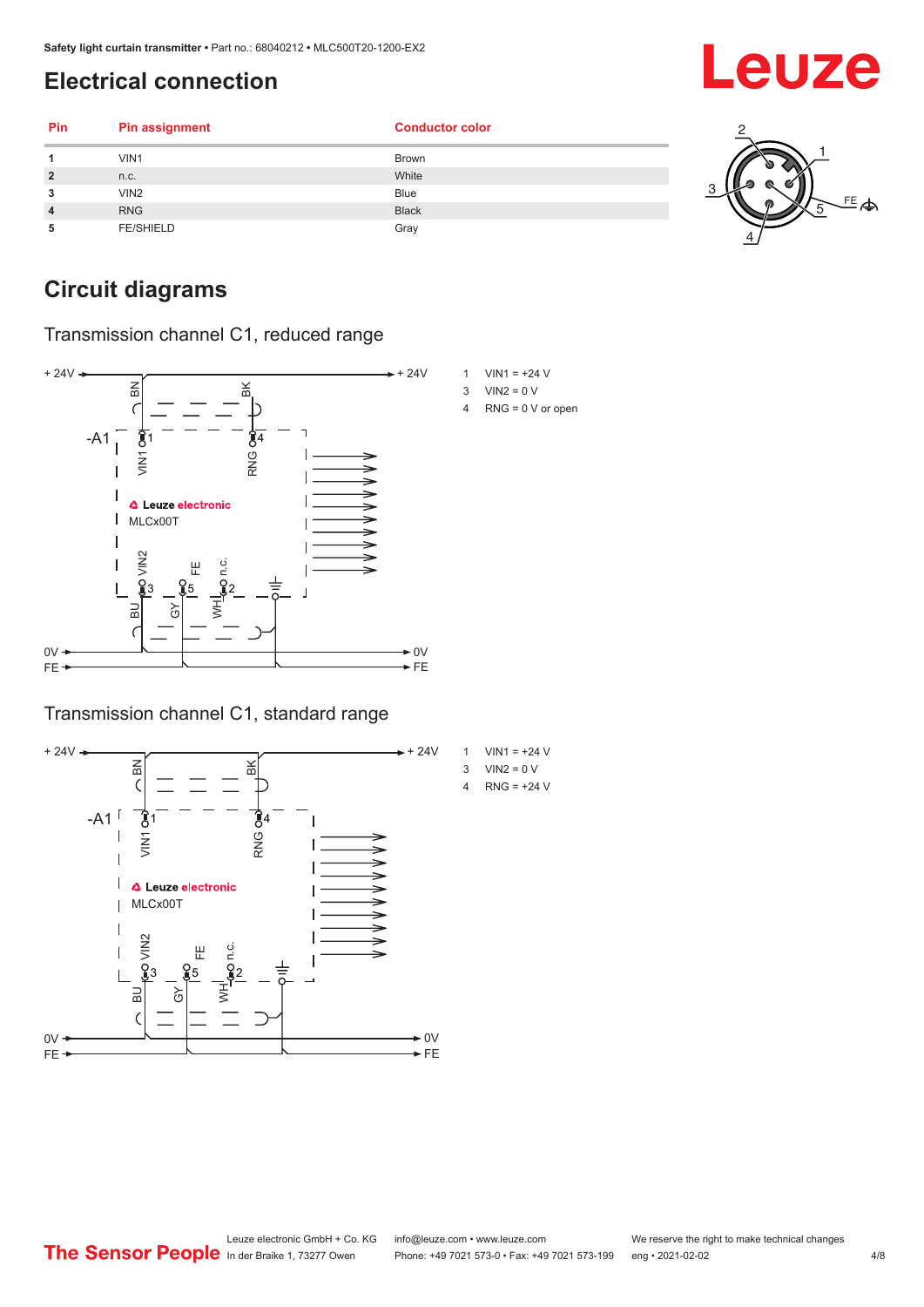## <span id="page-4-0"></span>**Circuit diagrams**

#### Transmission channel C2, reduced range



### Transmission channel C2, standard range



## **Operation and display**

- 
- 4 RNG = 0 V or open

Leuze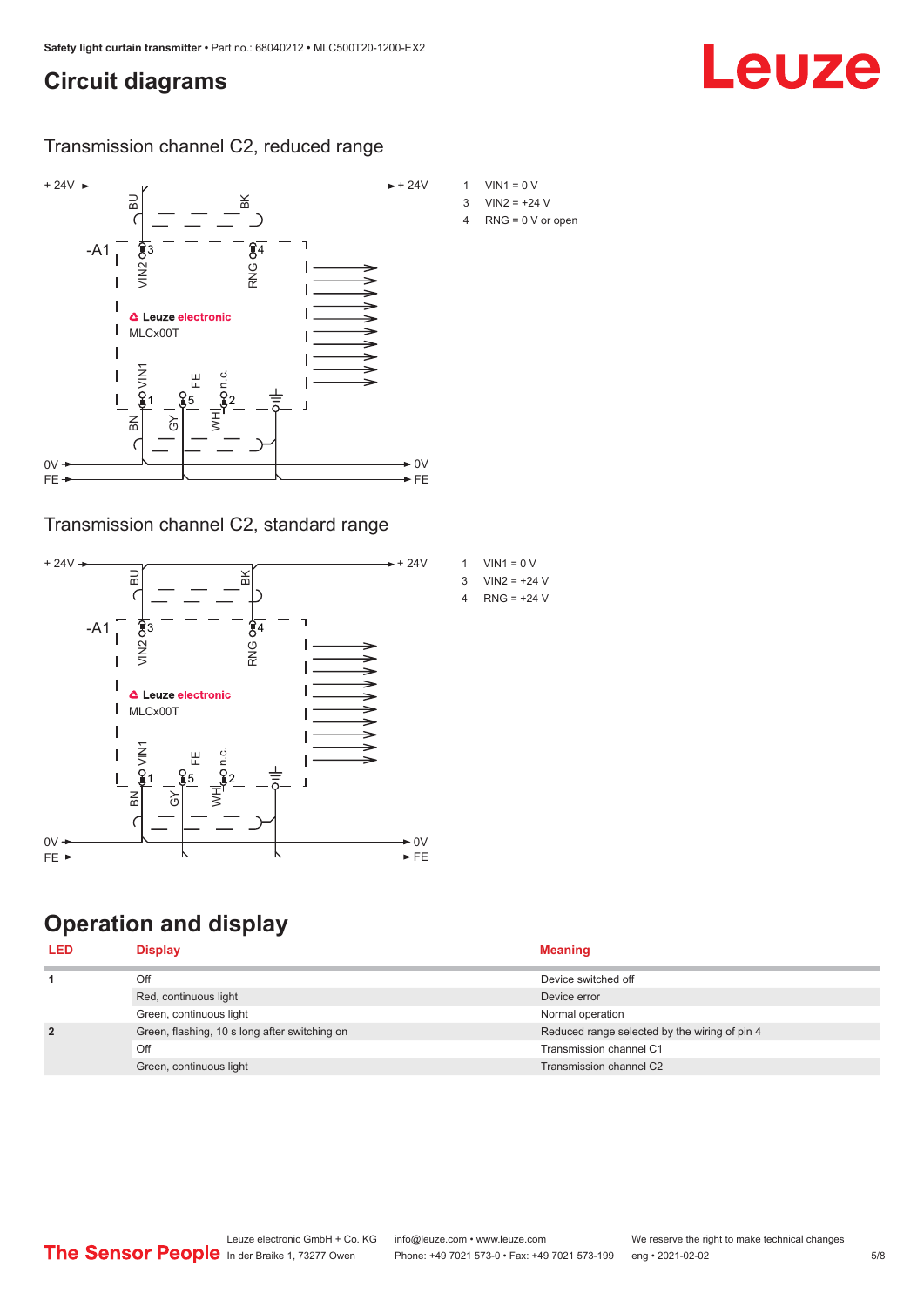## <span id="page-5-0"></span>**Suitable receivers**

# **Leuze**

| Part no. | <b>Designation</b>                 | <b>Article</b>                   | <b>Description</b>                                                                                                                                       |
|----------|------------------------------------|----------------------------------|----------------------------------------------------------------------------------------------------------------------------------------------------------|
| 68042212 | MLC520R20-1200-<br>EX <sub>2</sub> | Safety light curtain<br>receiver | Resolution: 20 mm<br>Protective field height: 1,200 mm<br>Response time: 22 ms<br>Connection: Connector, M12, Metal, 8-pin<br>Function package: Standard |

## **Part number code**

|            | Part designation: MLCxyy-za-hhhhei-ooo                                                                                                                                                                                                                                                      |
|------------|---------------------------------------------------------------------------------------------------------------------------------------------------------------------------------------------------------------------------------------------------------------------------------------------|
| <b>MLC</b> | <b>Safety light curtain</b>                                                                                                                                                                                                                                                                 |
| x          | <b>Series</b><br>3: MLC 300<br>5: MLC 500                                                                                                                                                                                                                                                   |
| yy         | <b>Function classes</b><br>00: transmitter<br>01: transmitter (AIDA)<br>02: transmitter with test input<br>10: basic receiver - automatic restart<br>11: basic receiver - automatic restart (AIDA)<br>20: standard receiver - EDM/RES selectable<br>30: extended receiver - blanking/muting |
| z          | Device type<br>T: transmitter<br>R: receiver                                                                                                                                                                                                                                                |
| a          | <b>Resolution</b><br>14: 14 mm<br>20:20 mm<br>30:30 mm<br>40:40 mm<br>90: 90 mm                                                                                                                                                                                                             |
| hhhh       | Protective field height<br>150  3000: from 150 mm to 3000 mm                                                                                                                                                                                                                                |
| e          | <b>Host/Guest (optional)</b><br>H: Host<br>MG: Middle Guest<br>G: Guest                                                                                                                                                                                                                     |
| j.         | Interface (optional)<br>/A: AS-i                                                                                                                                                                                                                                                            |
| 000        | Option<br>/V: high Vibration-proof<br>EX2: explosion protection (zones 2 + 22)<br>SPG: Smart Process Gating                                                                                                                                                                                 |
|            | <b>Note</b>                                                                                                                                                                                                                                                                                 |
| $\bullet$  | $\&$ A list with all available device types can be found on the Leuze website at www.leuze.com.                                                                                                                                                                                             |

## **Notes**

| Observe intended use!                                                                                                                |
|--------------------------------------------------------------------------------------------------------------------------------------|
| $\&$ The product may only be put into operation by competent persons.<br>§ Only use the product in accordance with its intended use. |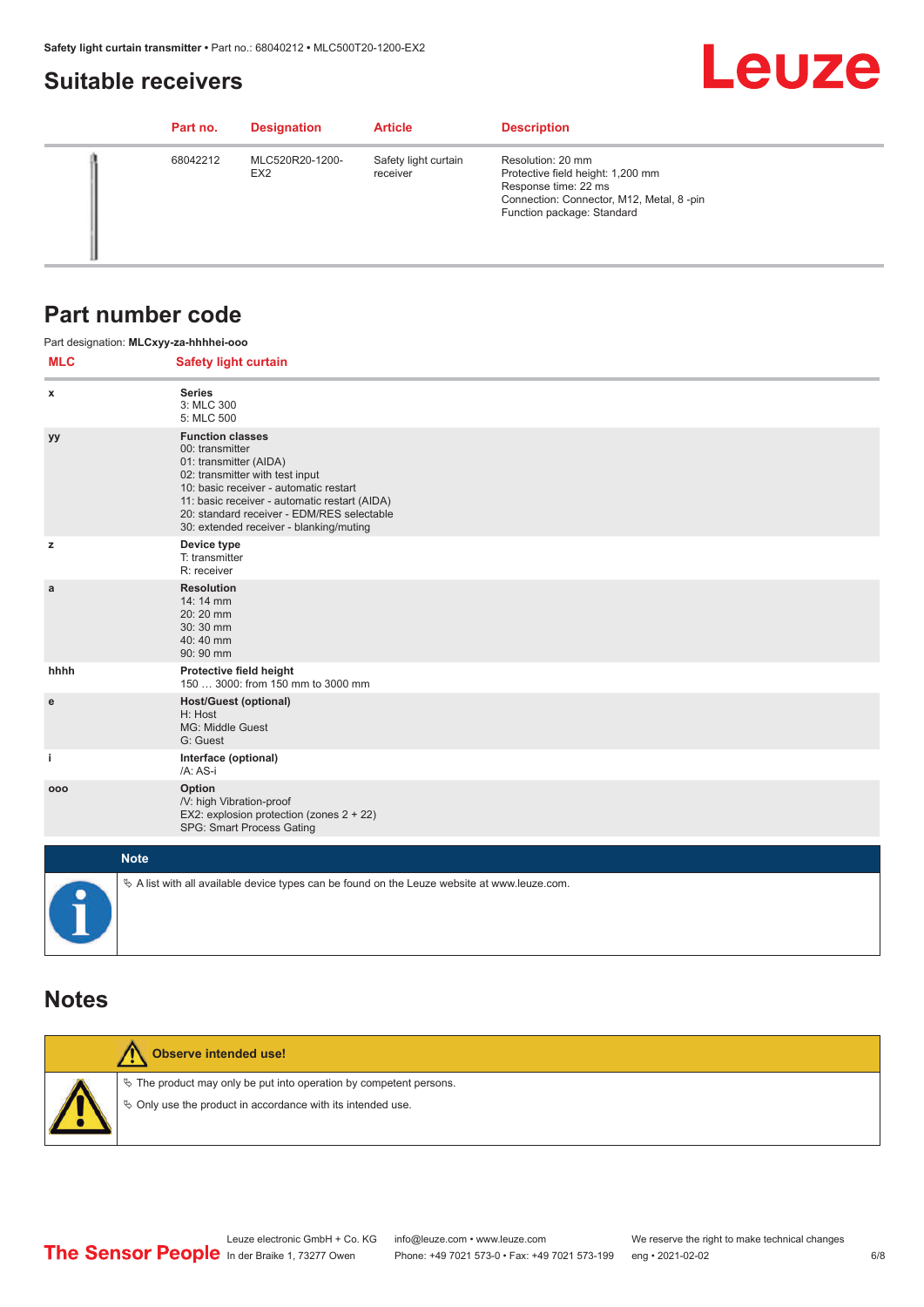## **Accessories**



## Connection technology - Connection cables

|                | Part no. | <b>Designation</b> | <b>Article</b>   | <b>Description</b>                                                                                                                                          |
|----------------|----------|--------------------|------------------|-------------------------------------------------------------------------------------------------------------------------------------------------------------|
| ▤<br>VII.<br>U | 50133860 | KD S-M12-5A-P1-050 | Connection cable | Connection 1: Connector, M12, Axial, Female, A-coded, 5-pin<br>Connection 2: Open end<br>Shielded: Yes<br>Cable length: 5,000 mm<br>Sheathing material: PUR |

## Mounting technology - Swivel mounts

| Part no. | <b>Designation</b> | <b>Article</b>       | <b>Description</b>                                                                                                                                          |
|----------|--------------------|----------------------|-------------------------------------------------------------------------------------------------------------------------------------------------------------|
| 429393   | BT-2HF             | Mounting bracket set | Fastening, at system: Through-hole mounting<br>Mounting bracket, at device: Clampable<br>Type of mounting device: Turning, 360°<br>Material: Metal, Plastic |

## Alignment aids

| Part no. | <b>Designation</b> | <b>Article</b> | <b>Description</b>        |
|----------|--------------------|----------------|---------------------------|
| 520101   | AC-ALM-M           | Alignment aid  | Housing material: Plastic |

## **General**

|               | Part no. | <b>Designation</b> | <b>Article</b>        | <b>Description</b>            |
|---------------|----------|--------------------|-----------------------|-------------------------------|
| <b>ATELIA</b> | 50109217 | K-V M12-Ex         | Safety locking device | Housing material: Plastic, PA |

## Services

| Part no. | <b>Designation</b> | <b>Article</b>                               | <b>Description</b>                                                                                                                                                                                                                                                                                                                                                                                                                                                                                      |
|----------|--------------------|----------------------------------------------|---------------------------------------------------------------------------------------------------------------------------------------------------------------------------------------------------------------------------------------------------------------------------------------------------------------------------------------------------------------------------------------------------------------------------------------------------------------------------------------------------------|
| S981050  | CS40-I-140         | Safety inspection<br>"Safety light barriers" | Details: Checking of a safety light barrier application in accordance with<br>current standards and guidelines. Inclusion of the device and machine data in<br>a database, production of a test log per application.<br>Conditions: It must be possible to stop the machine, support provided by<br>customer's employees and access to the machine for Leuze employees must<br>be ensured.<br>Restrictions: Travel costs and accommodation expenses charged separately<br>and according to expenditure. |
| S981046  | CS40-S-140         | Start-up support                             | Details: For safety devices including stopping time measurement and initial<br>inspection.<br>Conditions: Devices and connection cables are already mounted, price not<br>including travel costs and, if applicable, accommodation expenses.<br>Restrictions: Max. 2 h., no mechanical (mounting) and electrical (wiring) work<br>performed, no changes (attachments, wiring, programming) to third-party<br>components in the nearby environment.                                                      |